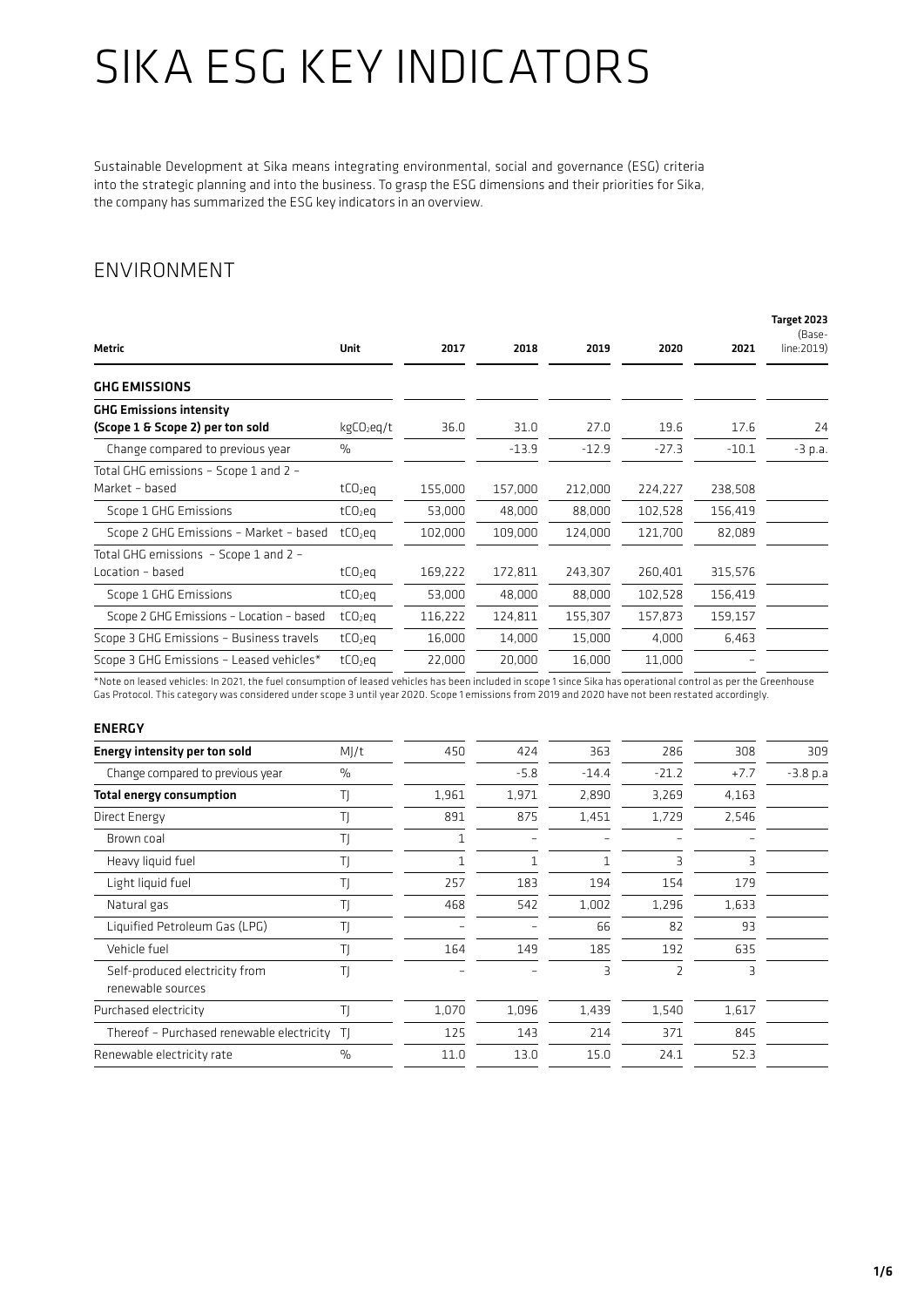### ENVIRONMENT

| Metric                                                                           | Unit           | 2017      | 2018      | 2019      | 2020      | 2021      | Target 2023<br>(Base-<br>line:2019) |
|----------------------------------------------------------------------------------|----------------|-----------|-----------|-----------|-----------|-----------|-------------------------------------|
| WATER AND WASTE                                                                  |                |           |           |           |           |           |                                     |
| Water consumption per ton sold                                                   | $m^3/t$        | 0.32      | 0.39      | 0.34      | 0.22      | 0.20      | 0.29                                |
| Change compared to previous year                                                 | $\%$           |           | $+21.9$   | $-12.8$   | $-36.4$   | $-9.7$    | $-3.8$ p.a.                         |
| Water consumption                                                                | m <sup>3</sup> | 1,338,000 | 1,317,000 | 2,685,000 | 2,469,988 | 2,638,734 |                                     |
| Water withdrawal                                                                 | m <sup>3</sup> | 2,100,000 | 2,607,000 | 3,609,000 | 3,365,416 | 3,606,168 |                                     |
| Surface water                                                                    | m <sup>3</sup> | 27,000    | 33,000    | 82,000    | 37,655    | 50,682    |                                     |
| Ground water                                                                     | m <sup>3</sup> | 629,000   | 1,050,000 | 1,835,000 | 1,516,054 | 1,632,849 |                                     |
| Public supply                                                                    | m <sup>3</sup> | 1,444,000 | 1,524,000 | 1,692,000 | 1,811,707 | 1,922,637 |                                     |
| Water usage                                                                      | m <sup>3</sup> | 2,060,000 | 2,117,000 | 3,576,000 | 3,350,695 | 3,616,816 |                                     |
| Process and cooling water                                                        | m <sup>3</sup> | 877,000   | 825,000   | 2,065,000 | 1,805,445 | 1,964,077 |                                     |
| Sanitary water                                                                   | m <sup>3</sup> | 461,000   | 492,000   | 620,000   | 664,543   | 674,658   |                                     |
| Water in products                                                                | m <sup>3</sup> | 722,000   | 800,000   | 891,000   | 880,707   | 978,081   |                                     |
| Water discharge                                                                  | m <sup>3</sup> | 1,190,000 | 1,230,000 | 2,540,000 | 2,315,989 | 2,491,191 |                                     |
| Water to sewer, sewage plant                                                     | m <sup>3</sup> | 550,000   | 670,000   | 770,000   | 906,667   | 913,590   |                                     |
| Water to surface water bodies                                                    | m <sup>3</sup> | 640,000   | 560,000   | 1,770,000 | 1,409,322 | 1,577,601 |                                     |
| Waste per ton sold                                                               | kg/t           | 18.4      | 18.1      | 14.1      | 12.4      | 11.2      | 12                                  |
| Change compared to previous year                                                 | $\frac{0}{0}$  |           | $-1.6$    | $-22.1$   | $-12.0$   | $-9.6$    | $-3.8$ p.a.                         |
| Waste intensity compared to total input<br>materials                             | $\frac{0}{0}$  | 2.0       | 2.0       | 1.6       | 1.6       | 1.3       |                                     |
| Total waste generated                                                            | t              | 80,000    | 84,000    | 112,000   | 141,675   | 151,560   |                                     |
| Non-hazardous waste                                                              | t              | 63,000    | 66,000    | 92,000    | 120,633   | 129,884   |                                     |
| Hazardous waste                                                                  | t              | 17,000    | 18,000    | 20,000    | 21,042    | 21,676    |                                     |
| Total waste disposed                                                             | $^\mathrm{t}$  | 80,000    | 84,000    | 112,000   | 141,676   | 151,560   |                                     |
| Landfill                                                                         | t              | 29,000    | 29,000    | 45,000    | 60,794    | 67,509    |                                     |
| Incineration                                                                     | t              | 26,000    | 26,000    | 29,000    | 30,863    | 32,603    |                                     |
| Reuse/Recycle                                                                    | t              | 25,000    | 29,000    | 38,000    | 50,019    | 51,448    |                                     |
| Recycling Rate                                                                   | $\frac{0}{0}$  | 31.0      | 35.0      | 34.0      | 35.3      | 33.9      | 42                                  |
| <b>MATERIALS</b>                                                                 |                |           |           |           |           |           |                                     |
| Volume of input materials used*                                                  | Mio t          | 4.1       | 4.0       | 7.0       | 8.8       | 11.6      |                                     |
| Thereof recycled input materials                                                 | $\frac{0}{0}$  | 1.2       | 1.6       | 1.3       | 2.7       | 3.7       |                                     |
| *Note on input materials: excluding water, packaging and semi-finished products. |                |           |           |           |           |           |                                     |
| OTHER AIR EMISSIONS*                                                             |                |           |           |           |           |           |                                     |
| Nitrous Oxides (NO <sub>x</sub> )                                                | t              |           |           |           | 268       | 482.1     |                                     |
| Sulfur Oxides (SO <sub>x</sub> )                                                 | $^\mathrm{t}$  |           |           |           | 3.0       | 3.6       |                                     |

\*Note on other air emissions: calculated based on the combustion of fuel and gas consumed only from 2020 onwards.

Volatile Organic Compounds (VOC) t – – – – – – – 23.5 69.5 Dust t – – – 12.3 31.9

2021 increase was purely related to the increase in energy consumption and inclusion of leased vehicles fuel.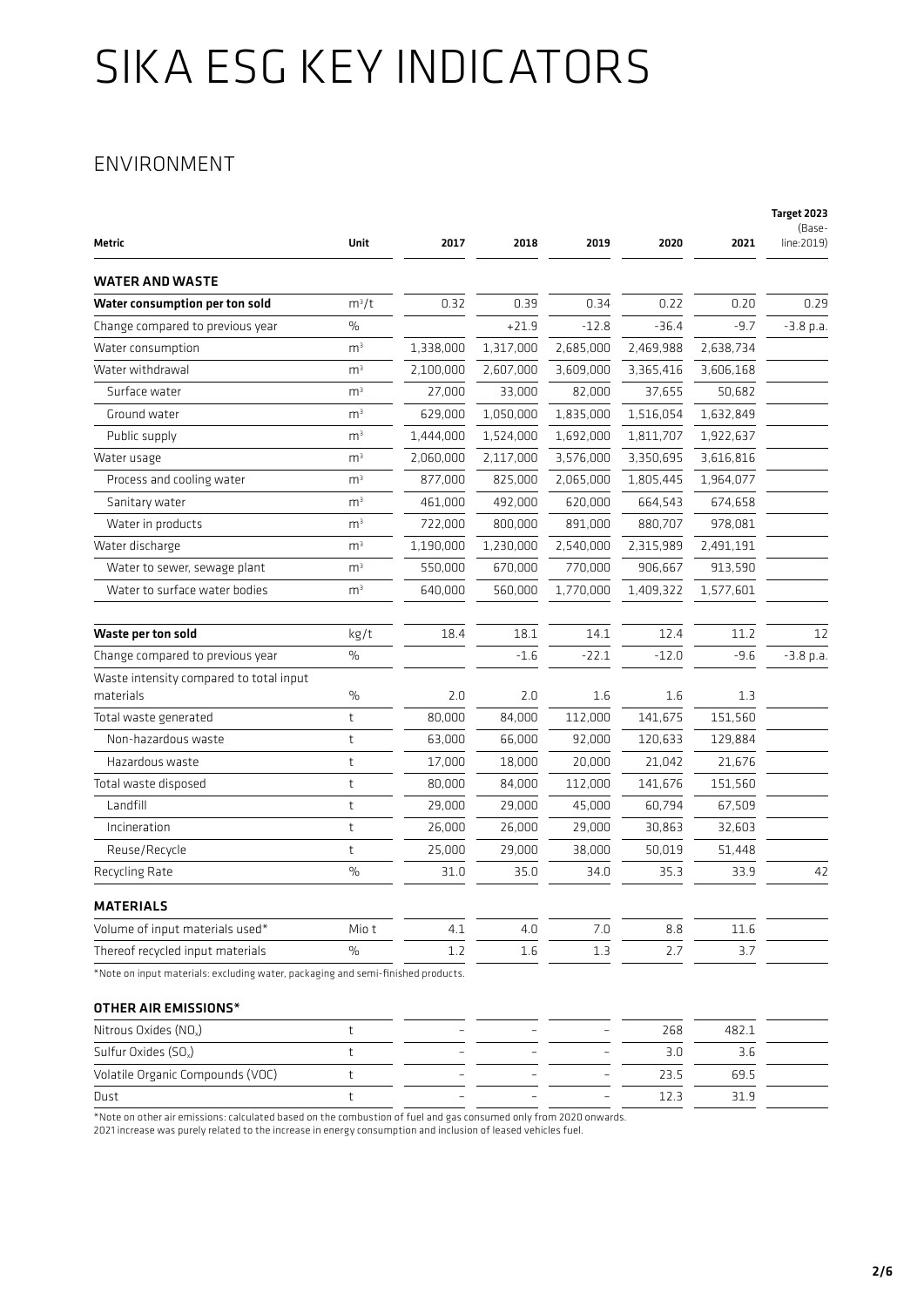### ENVIRONMENT

| Metric                                                     | Unit | 2017 | 2018 | 2019 | 2020 | 2021 | Target 2023<br>(Base-<br>line:2019) |
|------------------------------------------------------------|------|------|------|------|------|------|-------------------------------------|
| ENVIRONMENTAL COMPLIANCE                                   |      |      |      |      |      |      |                                     |
| ISO 14001:2015<br>(Environmental Management) certification | #    |      | 147  | 172  | 242  | 275  |                                     |
| Coverage of Sika Sites in ISO scope*                       | $\%$ |      | 63   | 55   | 47   | 48   |                                     |
| ISO 50001:2018<br>(Energy Management) certifications       | #    |      | 14   | 16   | 16   | 17   |                                     |
| Coverage of Sika Sites in ISO scope*                       | $\%$ |      | -    | 3    |      | 3    |                                     |
| Significant spills**                                       | #    | 3    | 8    | 5    | 3    |      |                                     |

\*Note on ISO Scope: are considered under ISO scope: headquarters, plants, warehouses and technology centers. Sales offices, administrative offices, training centers and subsidiaries are excluded as these activities do not fall under the scope of the respective ISO standards.

\*\*Note on significant spills: a spill is considered significant when reported to authorities, having media coverage, or creating a significant cost (>CHF 10,000).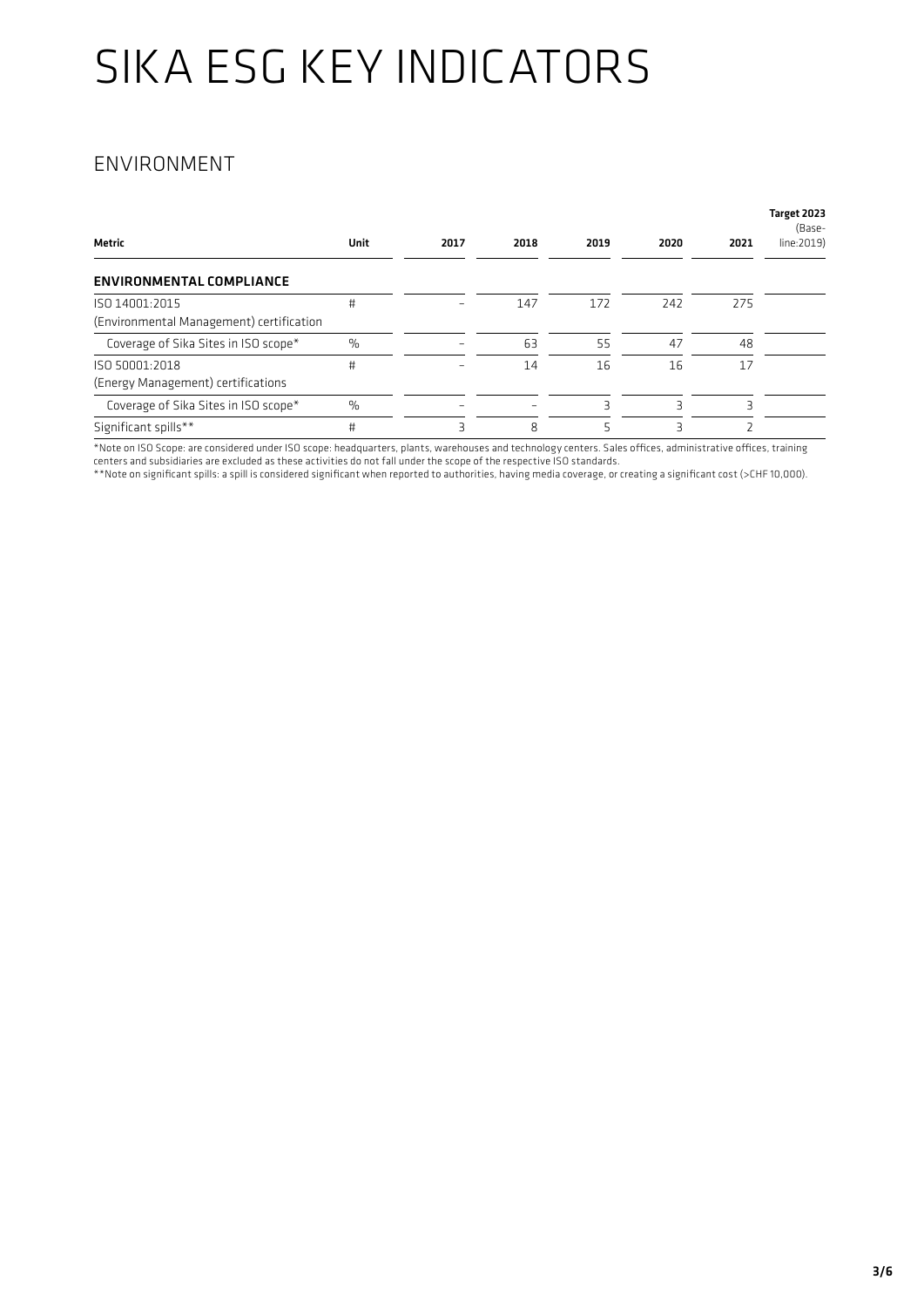### SOCIAL

|                                                                                    |               |              |          |             |              |          | Target 2023<br>(Base- |
|------------------------------------------------------------------------------------|---------------|--------------|----------|-------------|--------------|----------|-----------------------|
| Metric                                                                             | Unit          | 2017         | 2018     | 2019        | 2020         | 2021     | line:2019)            |
| <b>HEALTH &amp; SAFETY</b>                                                         |               |              |          |             |              |          |                       |
| Sika employees                                                                     |               |              |          |             |              |          |                       |
| <b>Fatalities</b>                                                                  | $\sharp$      | $\mathbf{1}$ | 0        | $\mathbf 1$ | $\mathbf{1}$ | 0        | 0                     |
| Lost Time Accidents/1,000 FTEs                                                     | Rate          | 8.7          | 10.4     | 9.6         | 8.4          | 9.2      |                       |
| Change compared to previous year                                                   | $\%$          |              | $+19.5$  | $-7.7$      | $-12.5$      | $+9.5$   |                       |
| Lost Time Accidents                                                                | #             | 169          | 209      | 261         | 230          | 256      | $-50%$                |
| Change compared to previous year                                                   | $\frac{0}{0}$ |              | $+23.7$  | $+24.9$     | $-11.9$      | $+11.3$  |                       |
| Days Lost due to Lost Time Accidents                                               | #             | 2,980        | 3,856    | 5,617       | 4,650        | 4,919    |                       |
| Average days lost per Lost Time Accident                                           | #             | 17.6         | 18.4     | 21.5        | 20.2         | 19.2     |                       |
| LTIFR per 200,000 hours*                                                           | Rate          | 0.88         | 1.03     | 0.95        | 0.84         | 0.92     |                       |
| Occupational illnesses                                                             | #             | 14           | 11       | 5           | 16           | 10       |                       |
| OIFR per 200,000 hours*                                                            | Rate          | 0.07         | 0.05     | 0.02        | 0.06         | 0.04     |                       |
| Sika contractors                                                                   |               |              |          |             |              |          |                       |
| <b>Fatalities</b>                                                                  | #             | $\Omega$     | $\Omega$ | $\Omega$    | $\mathbf{1}$ | $\Omega$ | $\Omega$              |
| Lost Time Accidents                                                                | #             | 11           | 17       | 14          | 11           | 30       |                       |
| Occupational Health & Safety and Quality<br><b>Management System</b>               |               |              |          |             |              |          |                       |
| ISO 45001:2018 - Occupational Health and<br>Safety Management System certification | #             |              |          | 84          | 114          | 147      |                       |
| Coverage of Sika Sites in ISO scope                                                | $\frac{0}{0}$ |              |          | 27          | 22           | 26       |                       |
| ISO 9001:2015 - Quality Management<br>System certification                         | #             |              | 164      | 209         | 315          | 345      |                       |
| Coverage of Sika Sites in ISO scope                                                | $\frac{0}{0}$ |              | 70       | 67          | 61           | 61       |                       |

LTIFR: Lost Time Injury Frequency Rate; OIFR: Occupational Illness Frequency Rate; Apprentices and interns excluded from FTEs and worked hours used. \*Note on ISO Scope: are considered under ISO scope: headquarters, plants, warehouses and technology centers. Sales offices, administrative offices, training centers and subsidiaries are excluded as these activities do not fall under the scope of the respective ISO standards.

#### EMPLOYEES AND DIVERSITY/EQUALITY

| Total number of employees                   | $\sharp$                | 18,484 | 20,060 | 25,141  | 24,848 | 27,059 |  |
|---------------------------------------------|-------------------------|--------|--------|---------|--------|--------|--|
| Change compared to previous year            | $\frac{0}{0}$           |        | $+8.5$ | $+25.3$ | $-1.2$ | $+8.9$ |  |
| Net added value per employee                | <b>CHF</b><br>thousands | 117    | 117    | 116     | 107    | 118    |  |
| Breakdown of employees per type of contract |                         |        |        |         |        |        |  |
| Permanent employees                         | $\frac{0}{0}$           | 96.2   | 95.0   | 88.0    | 95.6   | 87.4   |  |
| Temporary employees                         | $\%$                    | 2.8    | 3.9    | 11.0    | 3.6    | 11.9   |  |
| Apprenticeship/internship                   | $\frac{0}{0}$           | 1.0    | 1.1    | 1.0     | 0.8    | 0.7    |  |
| Breakdown of employees per age              |                         |        |        |         |        |        |  |
| Employees under the age of 30               | $\frac{0}{0}$           | 15.0   | 14.8   | 15.1    | 13.2   | 13.5   |  |
| Employees between 30 and 50                 | $\frac{0}{0}$           | 61.0   | 59.8   | 60.2    | 62.0   | 61.3   |  |
| Employees above 50                          | $\frac{0}{0}$           | 24.0   | 25.4   | 24.7    | 24.8   | 25.2   |  |
| <b>Breakdown of employees per</b>           |                         |        |        |         |        |        |  |
| employment type                             |                         |        |        |         |        |        |  |
| Full-time employees                         | $\frac{0}{0}$           | 96.1   | 96.7   | 97.2    | 97.1   | 97.1   |  |
| Part-time employees                         | $\frac{0}{0}$           | 3.9    | 3.3    | 2.8     | 2.9    | 2.9    |  |
|                                             |                         |        |        |         |        |        |  |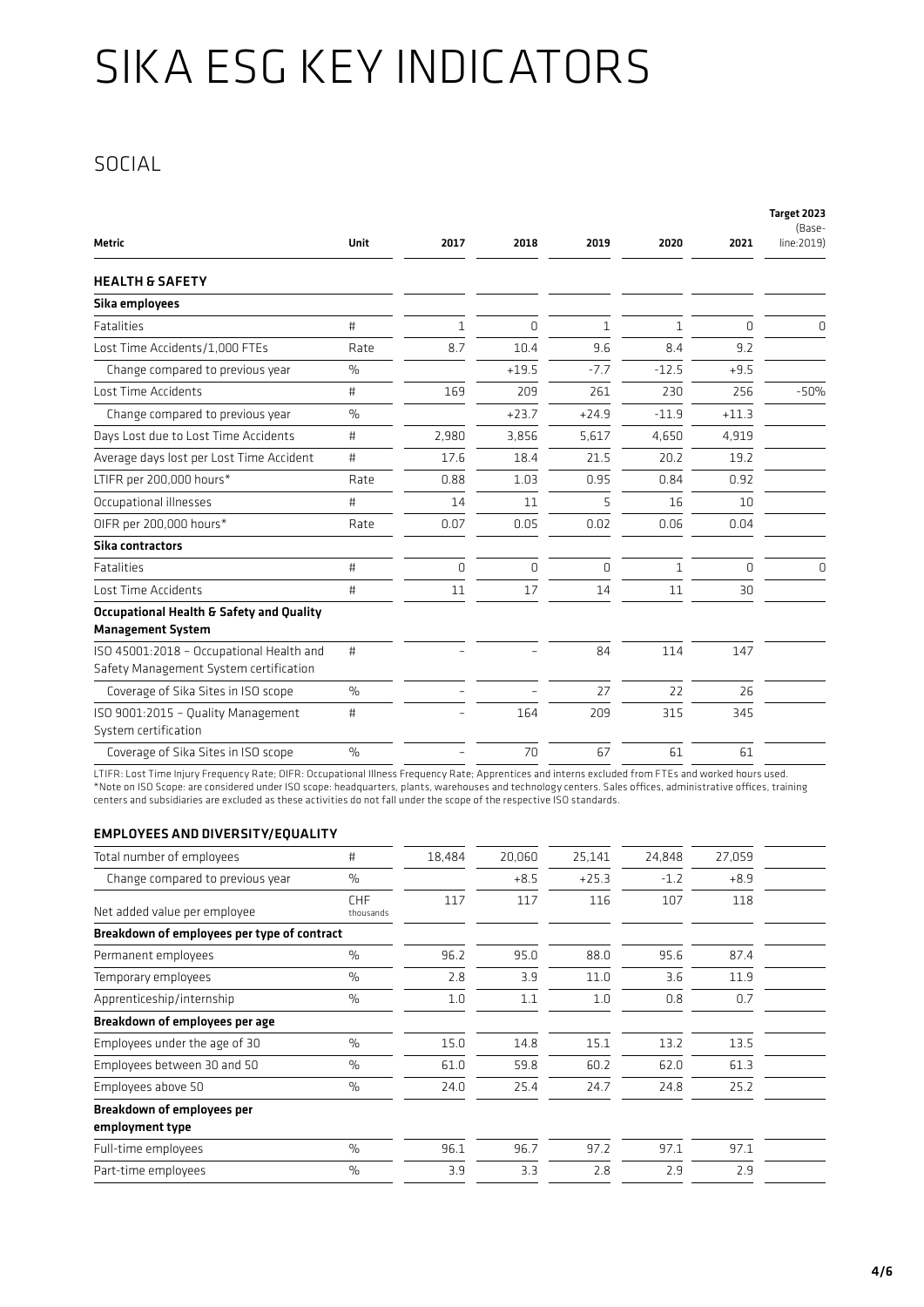### SOCIAL

|                                                                                                                          |                          |       |       |       |         |        | Target 2023<br>(Base- |
|--------------------------------------------------------------------------------------------------------------------------|--------------------------|-------|-------|-------|---------|--------|-----------------------|
| Metric                                                                                                                   | Unit                     | 2017  | 2018  | 2019  | 2020    | 2021   | line:2019)            |
| Breakdown of employees per gender<br>and per category                                                                    |                          |       |       |       |         |        |                       |
| Male employees                                                                                                           | $\frac{0}{0}$            | 77.4  | 77.7  | 77.0  | 77.2    | 76.8   |                       |
| Male Staff                                                                                                               | $\frac{0}{0}$            | 76.3  | 77.0  | 76.8  | 76.7    | 76.3   |                       |
| Male Middle Management                                                                                                   | $\%$                     | 80.3  | 80.7  | 77.7  | 79.1    | 78.1   |                       |
| Male Company Management*                                                                                                 | $\frac{0}{0}$            | 85.3  | 80.2  | 78.5  | 79.9    | 80.4   |                       |
| Thereof Male Group Management                                                                                            | $\frac{0}{0}$            | 88.9  | 87.5  | 100.0 | 88.9    | 75.0   |                       |
| Female employees                                                                                                         | %                        | 22.6  | 22.3  | 23.0  | 22.8    | 23.2   |                       |
| Female Staff                                                                                                             | $\frac{0}{0}$            | 23.7  | 23.0  | 23.2  | 23.3    | 23.7   |                       |
| Female Middle Management                                                                                                 | $\%$                     | 19.7  | 19.3  | 22.3  | 20.9    | 21.9   |                       |
| Female Company Management*                                                                                               | $\%$                     | 14.7  | 19.8  | 21.5  | 20.1    | 19.6   |                       |
| Thereof Female Group Management                                                                                          | $\%$                     | 11.1  | 12.5  | 0     | 11.1    | 25.0   |                       |
| New employee hires and employee turnover                                                                                 |                          |       |       |       |         |        |                       |
| Recruitment rate                                                                                                         | Rate                     |       |       | 11.3  | 7.9     | 13.9   |                       |
| Employee voluntary turnover rate                                                                                         | Rate                     | 6.2   | 6.9   | 6.0   | 6.4     | 7.4    |                       |
| Employee turnover rate                                                                                                   | Rate                     | 10.9  | 11.2  | 10.5  | 11.2    | 11.1   |                       |
| Internal promotions                                                                                                      |                          |       |       |       |         |        |                       |
| Internal promotions into a higher<br>management position                                                                 | $\frac{0}{0}$            | 0.8   | 0.8   | 1.2   | 0.9     | 1.6    |                       |
| *Note on Company Management: both Sika Senior Managers and local Company Management teams are included in this category. |                          |       |       |       |         |        |                       |
| TRAINING                                                                                                                 |                          |       |       |       |         |        |                       |
| Hours of training of workforce (YTD)/Head                                                                                | $\overline{\phantom{0}}$ | 12.9  | 16.8  | 11.4  | 10.1    | 11.1   |                       |
| Employees in management functions with                                                                                   | $\frac{0}{0}$            | 20    | 20    | >20   | >20     | 50     |                       |
| performance and career development reviews                                                                               |                          |       |       |       |         |        |                       |
| <b>HUMAN RIGHTS ASSESSMENT</b>                                                                                           |                          |       |       |       |         |        |                       |
| Violations or incidents occurred                                                                                         | #                        | 0     | 0     | 0     | 0       | 0      |                       |
| COMMUNITY ENGAGEMENT                                                                                                     |                          |       |       |       |         |        |                       |
| Community engagement projects                                                                                            | #                        | 118   | 128   | 148   | 183     | 242    | $+50%$                |
| Volunteering days of employees                                                                                           | $\sharp$                 |       |       | 401   | 1,119   | 1,392  |                       |
| Number of direct beneficiaries                                                                                           | $\sharp$                 |       |       | 7,765 | 268,581 | 44,188 | $+50%$                |
| <b>SUPPLIERS</b>                                                                                                         |                          |       |       |       |         |        |                       |
| Direct materials and trading good spend                                                                                  | MCHF                     | 2,849 | 3,334 | 3,765 | 3,563   | 4,461  |                       |
| Direct materials and trading good spend<br>(% of total net sales)                                                        | $\%$                     | 45.6  | 47.1  | 46.4  | 45.2    | 48.2   |                       |
| Suppliers* with supplier code of conduct as<br>part of contractual agreement                                             | $\sharp$                 | 5,165 | 6,936 | 8,367 | 9,210   | 9,527  |                       |
| *Tier 1 suppliers                                                                                                        |                          |       |       |       |         |        |                       |
| MARKETING AND LABELLING                                                                                                  |                          |       |       |       |         |        |                       |
| Chemical products in assessment or assessed<br>for health and safety impacts, improvements                               | $\%$                     | 100   | 100   | 100   | 100     | 100    |                       |
|                                                                                                                          |                          |       |       |       |         |        |                       |